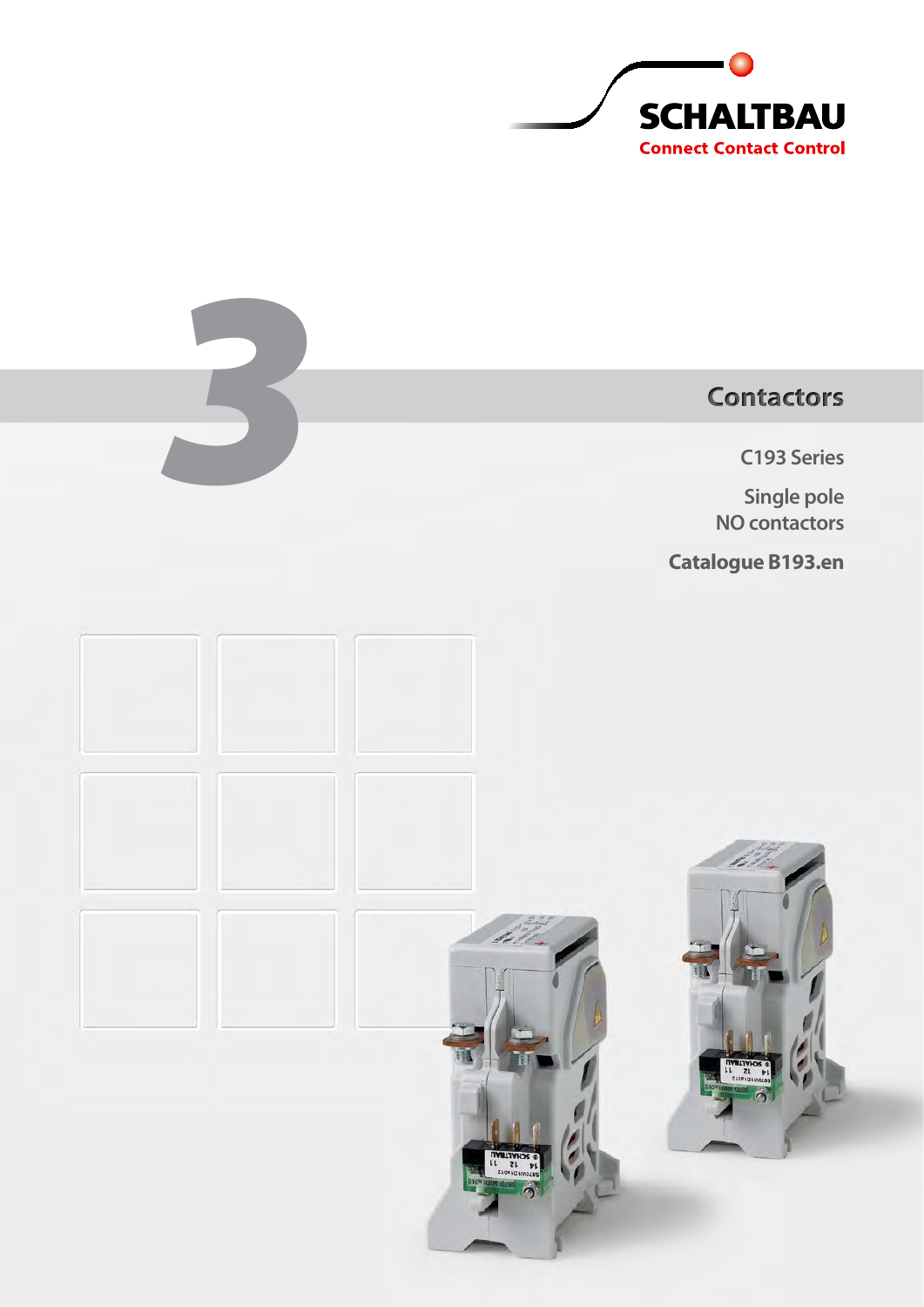

# **Single pole NO contactor, C193 Series**

### **Single pole high-voltage contactor of compact design:**

Notwithstanding its small size, the C193 Series contactor features an extraordinary switching capacity for DC applications up to 1,000 V. Best suited for the harsh environment of public transport, the C193 has proven to be a transportation system component of high reliability which has an electrical life that is above average.

| <b>Features</b>                                                                                                                    | <b>Applications</b>                                                                                                                                                                               | Series C193 |  |  |
|------------------------------------------------------------------------------------------------------------------------------------|---------------------------------------------------------------------------------------------------------------------------------------------------------------------------------------------------|-------------|--|--|
| • Suitable for years of continuous duty<br>• Intended for high ambient temperatures<br>• Compact design<br>• Double-break contacts | Typical applications are to be found in traffic engineering equipment,<br>particularly in heating circuits, air conditioning equipment and conversi-<br>on engineering of complex power supplies. |             |  |  |
| • Versions for AC and DC operation                                                                                                 |                                                                                                                                                                                                   |             |  |  |

- DC versions with blowout magnets for arc quenching
- DIN rail mount option

Contactors meet requirements for industrial applications to:

- **IEC 60947-1** Low-voltage switchgear and controlgear Part 1: General rules.
- **IEC 60947-4-1** Low-voltage switchgear and controlgear Part 4-1: Contactors and motor starters – Electromechanical contactors and motor starters.

Meet requirements for railway applications to:

- **IEC 60077-1** Railway applications Electric equipment for rolling stock – Part 1: General service conditions and general rules.
- **IEC 60077-2** Railway applications Electric equipment for rolling stock – Part 2: Electrotechnical components; General rules.



## **Standards** Standards Series C193

Example: **C193 A/ 24EV-U1**

# **Version**

**Series**

- A for DC operation **with** splitters for arc quenching<br>B for AC operation **with** splitters for arc quenching
- B for AC operation **with** splitters for arc quenching<sup>\*</sup><br>S for DC operation **without** splitters
- for DC operation **without** splitters
- T for AC operation **without** splitters\*

### **Coil voltages** 24 / 36 / 72 / 110 V DC

- **Tolerance**
- E  $+25 \% ... -30 \%$
- **Coil suppression**
- V Varistor<br>X none
- none

### **Auxiliary contacts**

- U1 1x snap-action switch S870 W1D1 a 012, pushbutton, silver plated contacts
- J1 1x snap-action switch S870 W1D4 a 063,
- gold plated contacts, terminals angled 45°

AC version without magnetic blowout and without outward pole sheet

### *Note:*

*Presented in this catalogue are only stock items which can be supplied in short delivery time. For some variants minimum quantities apply. Please do not hesitate to ask for the conditions.*

### *Special variant:*

*If you need a special variant of the contactor, please do not hesitate to contact us. Maybe the type of contactor you are looking for is among our many special designs. If not, we can also supply customized designs. In this case, however, minimum order quantities apply.*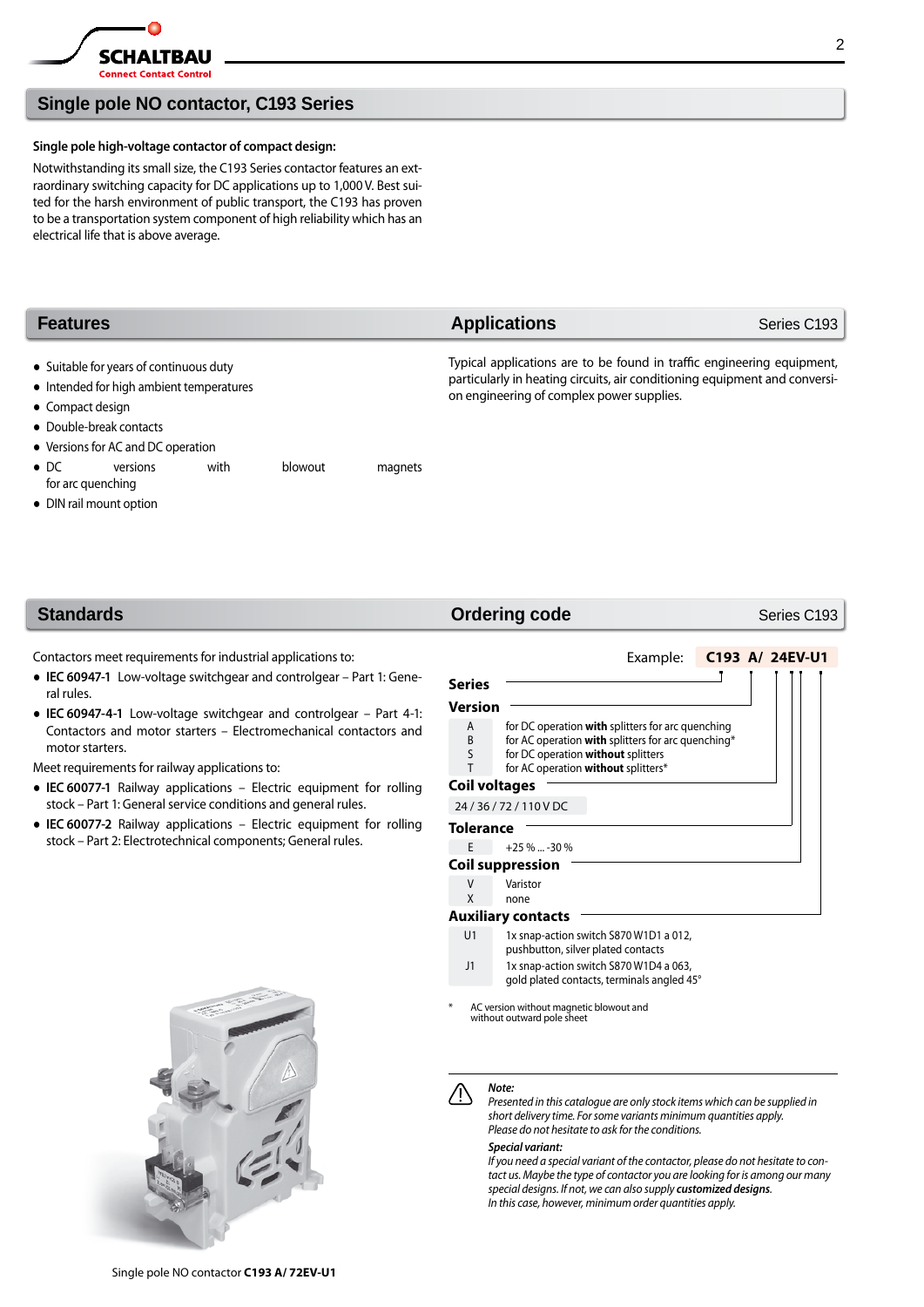**SCHALTBAU Connect Contact Control** 

 $\bullet$ 

# **Circuit and dimension diagram, Mounting** *Circuit and dimension diagram***, Mounting <b>Series C193**





# **Specifications** Series C193

| <b>C193 Series, Version</b>                                                                                                                                                                                                |                                                                      | A                                                                                                                                                                                                                      | B                                  | $\overline{\mathbf{S}}$                            | т                                  |  |
|----------------------------------------------------------------------------------------------------------------------------------------------------------------------------------------------------------------------------|----------------------------------------------------------------------|------------------------------------------------------------------------------------------------------------------------------------------------------------------------------------------------------------------------|------------------------------------|----------------------------------------------------|------------------------------------|--|
| Type of voltage                                                                                                                                                                                                            |                                                                      | DC.                                                                                                                                                                                                                    | <b>AC</b>                          | DC                                                 | <b>AC</b>                          |  |
| Main contacts, Number of, Configuration                                                                                                                                                                                    |                                                                      | 1x SPST-NO                                                                                                                                                                                                             | 1x SPST-NO                         | 1x SPST-NO                                         | 1x SPST-NO                         |  |
| Nominal voltage U <sub>n</sub>                                                                                                                                                                                             |                                                                      | 1,000 V                                                                                                                                                                                                                | 1,000 V                            | 220 V                                              | 220 V                              |  |
| Rated insulation voltage U <sub>i</sub><br>to IEC 60947-1                                                                                                                                                                  |                                                                      | 1,200V                                                                                                                                                                                                                 | 1,200V                             | 1,200 V                                            | 1,200 V                            |  |
| Rated impulse withstand voltage U <sub>imp</sub><br>to IEC 60947-1                                                                                                                                                         |                                                                      | 8 kV                                                                                                                                                                                                                   | 8 kV                               | 8 kV                                               | 8 kV                               |  |
| Pollution degree<br>Overvoltage category                                                                                                                                                                                   |                                                                      | PD <sub>3</sub><br>OV <sub>3</sub>                                                                                                                                                                                     | PD <sub>3</sub><br>O <sub>V3</sub> | PD <sub>3</sub><br>OV <sub>3</sub>                 | PD <sub>3</sub><br>OV <sub>3</sub> |  |
| Conventional thermal current Ith<br>at $T_a = 70^{\circ}$ C, Wire cross-section 10 mm <sup>2</sup>                                                                                                                         |                                                                      | 50 A                                                                                                                                                                                                                   | 50 A                               | 50 A                                               | 50 A                               |  |
| Making capacity (resistive, $T = 0$ ms)                                                                                                                                                                                    |                                                                      | 600 A                                                                                                                                                                                                                  | 600 A                              | 600A                                               | 600 A                              |  |
| <b>Breaking capacity</b>                                                                                                                                                                                                   |                                                                      | 1,000 V DC,<br>$L/R$ 1 ms: 90 A<br>L/R 15 ms: 25 A                                                                                                                                                                     | 1,000 V AC,<br>cosφ 1.0: 140 A     | 220 V DC,<br>L/R 1 ms: 1,200 A<br>L/R 15 ms: 800 A |                                    |  |
| Switching off, no motor reversing circuits                                                                                                                                                                                 |                                                                      | only in one direction                                                                                                                                                                                                  | ---                                | only in one direction                              | ---                                |  |
| Arc chute for DC / AC operation                                                                                                                                                                                            |                                                                      | $\bullet$ (integral part)                                                                                                                                                                                              | $\bullet$ (integral part)          |                                                    |                                    |  |
| Blowout, magnetic                                                                                                                                                                                                          |                                                                      |                                                                                                                                                                                                                        |                                    | $\bullet$                                          | ---                                |  |
| Main contacts:                                                                                                                                                                                                             | Material<br><b>Terminals</b>                                         | AgSnO <sub>2</sub><br>M5, tightening torque 3 Nm max.                                                                                                                                                                  |                                    |                                                    |                                    |  |
| Auxiliary contacts:                                                                                                                                                                                                        | Number of, configuration<br>Utilization category<br><b>Terminals</b> | 1x snap-action switch S870, SPDT, optional (see also catalogue D70e)<br>AC-15: 1.5 A at 230 V AC; DC-13: 0.5 A at 60 V DC or 2.0 A at 24 V DC<br>Ouick-connect 6.3 x 0.8 mm                                            |                                    |                                                    |                                    |  |
| Magnetic drive:<br>Rated control supply voltage U <sub>s</sub><br>Operating range of U <sub>s</sub><br>Coil power dissipation ( $T_a = 20^\circ$ C / U <sub>s</sub> )<br>Coil temperature<br>Coil suppression<br>Terminals |                                                                      | 24/36/72/110 VDC<br>-30 %  +25 % at $T_a = 70^\circ$ C max.<br>Cold coil approx. 15 W, warm coil approx. 9 W<br>155 $\degree$ C at T <sub>a max</sub> and U <sub>s max</sub><br>Varistor<br>Quick-connect 6.3 x 0.8 mm |                                    |                                                    |                                    |  |
| Degree of protection (IEC 60529)                                                                                                                                                                                           |                                                                      | <b>IP00</b>                                                                                                                                                                                                            |                                    |                                                    |                                    |  |
| Mechanical endurance                                                                                                                                                                                                       | > 5 million operating cycles                                         |                                                                                                                                                                                                                        |                                    |                                                    |                                    |  |
| Electrical endurance                                                                                                                                                                                                       |                                                                      | 600,000 operating cycles ( $U_n = 1,000$ V DC, $I_{th} = 30$ A, L/R = 1 ms)                                                                                                                                            |                                    |                                                    |                                    |  |
| Shock / Vibration (DIN EN 61373)                                                                                                                                                                                           |                                                                      | 5q (20 ms half sinus) / 2q (5  150 Hz)                                                                                                                                                                                 |                                    |                                                    |                                    |  |
| Duty cycle                                                                                                                                                                                                                 |                                                                      | 100 %                                                                                                                                                                                                                  |                                    |                                                    |                                    |  |
| Mounting position                                                                                                                                                                                                          |                                                                      | Any, except: do not mount upside down, so that mounting plate points upwards                                                                                                                                           |                                    |                                                    |                                    |  |
| Temperature<br><b>Operating temperature</b><br>Storage temperature                                                                                                                                                         |                                                                      | $-40^{\circ}$ C  +70° C<br>$-40^{\circ}$ C $+80^{\circ}$ C                                                                                                                                                             |                                    |                                                    |                                    |  |
| Weight                                                                                                                                                                                                                     |                                                                      | 0.7 <sub>kq</sub><br>0.7 <sub>kq</sub><br>0.7 <sub>kg</sub><br>$0.7$ kg                                                                                                                                                |                                    |                                                    | <b>S SCHALTBAU</b>                 |  |